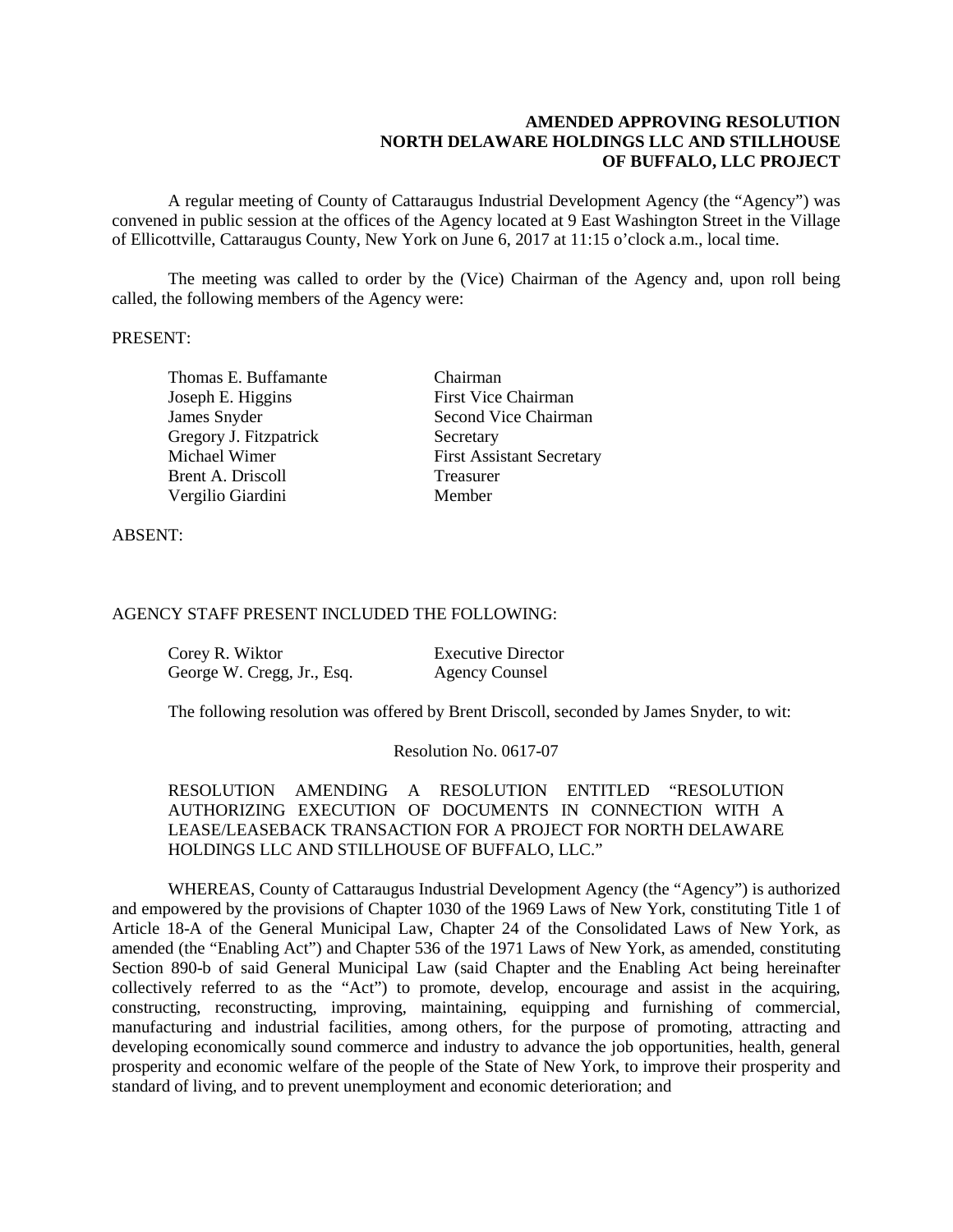WHEREAS, to accomplish its stated purposes, the Agency is authorized and empowered under the Act to acquire, construct, reconstruct and install one or more "projects" (as defined in the Act) or to cause said projects to be acquired, constructed, reconstructed and installed, and to convey said projects or to lease said projects with the obligation to purchase; and

WHEREAS, on March 14, 2017, the members of the Agency adopted a resolution (the "Approving Resolution") entitled "Resolution Authorizing Execution of Documents in Connection with a Lease/Leaseback Transaction for a Project for North Delaware Holdings LLC and Stillhouse Of Buffalo, LLC"; and

WHEREAS, subsequent to the adoption of the Approving Resolution, the Financial Assistance being provided by the Agency to the Company changed;

NOW, THEREFORE, BE IT RESOLVED BY THE MEMBERS OF COUNTY OF CATTARAUGUS INDUSTRIAL DEVELOPMENT AGENCY AS FOLLOWS:

Section 1. The recital clauses to the Approving Resolution are hereby amended to include the following recital clause:

"WHEREAS, on May 12, 2017, the Agency received an amended application from the Company (the "Amended Application"), which Amended Application amends the Financial Assistance being provided by the Agency to the Company; and

Section 2. Section 3(D) of the Approving Resolution is hereby amended to read as follows:

"(D) It is estimated at the present time that the costs of the planning, development, acquisition, construction, reconstruction and installation of the Project Facility (collectively, the "Project Costs") will be approximately \$750,000;"

Section 3. Except as amended by this Resolution, the Approving Resolution shall remain in full force and effect and the terms and conditions thereof are hereby confirmed.

Section 4. This Resolution shall take effect immediately.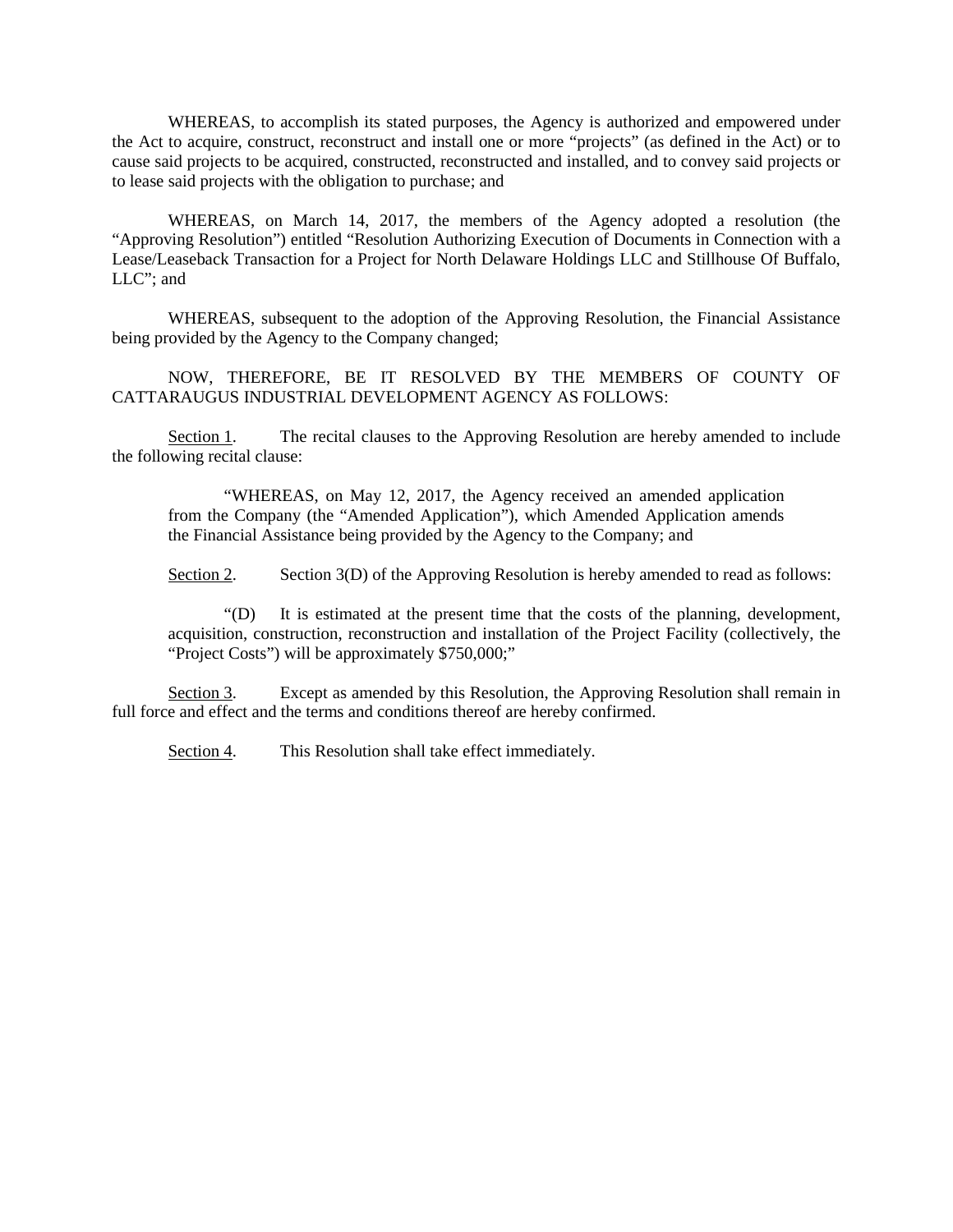The question of the adoption of the foregoing Resolution was duly put to a vote on roll call, which resulted as follows:

| Thomas E. Buffamante     | <b>VOTING</b> | Yes     |
|--------------------------|---------------|---------|
| Joseph E. Higgins        | <b>VOTING</b> | Yes     |
| James Snyder             | <b>VOTING</b> | Yes     |
| Gregory J. Fitzpatrick   | <b>VOTING</b> | Yes     |
| Michael Wimer            | <b>VOTING</b> | Abstain |
| <b>Brent A. Driscoll</b> | <b>VOTING</b> | Yes     |
| Vergilio Giardini        | <b>VOTING</b> | Yes     |
|                          |               |         |

The foregoing Resolution was thereupon declared duly adopted.